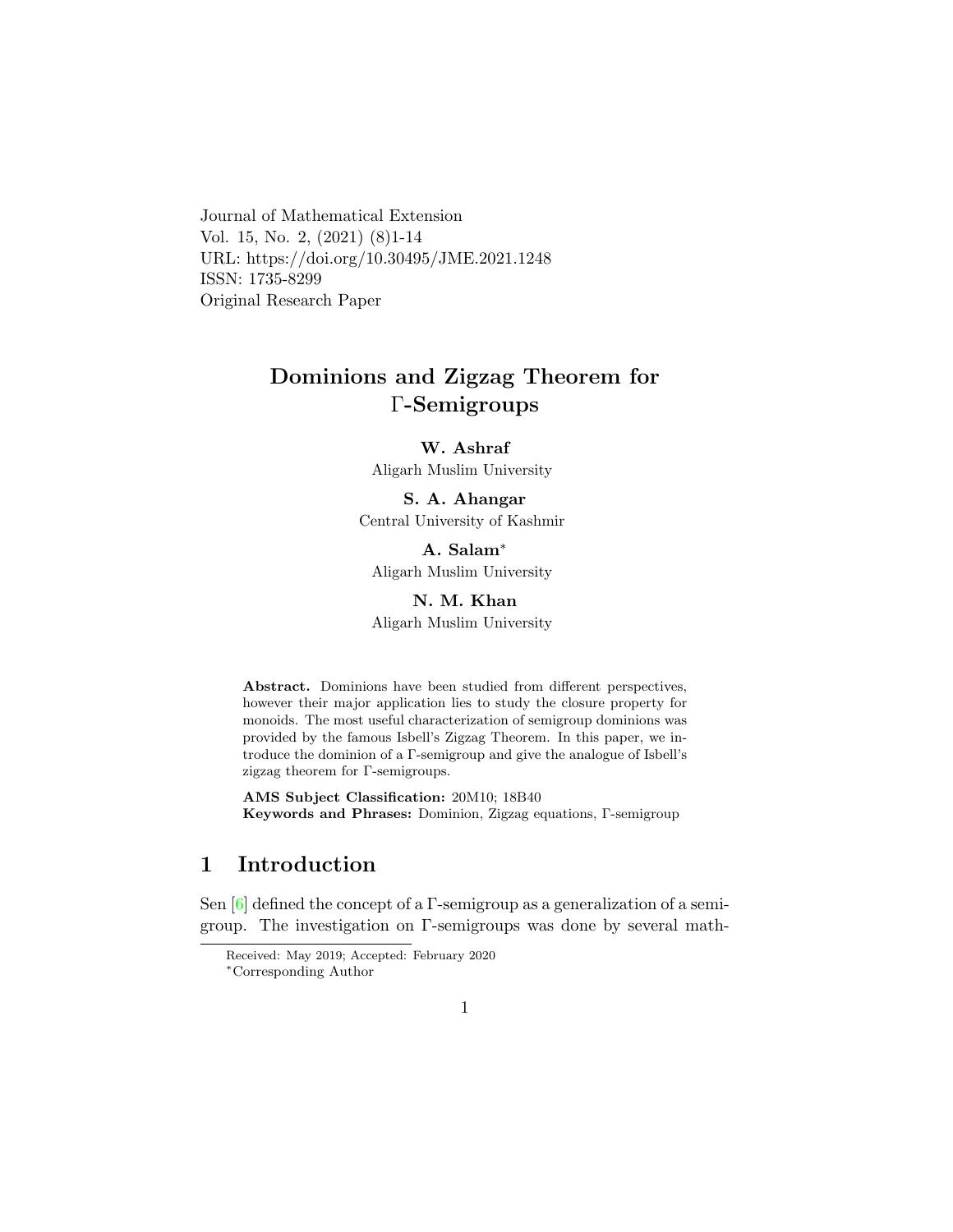### 2 W. ASHRAF et al.

ematicians which are parallel to the results in semigroup theory; for example one may see  $[5, 8, 9]$  $[5, 8, 9]$  $[5, 8, 9]$  $[5, 8, 9]$ . A generalization of S-act to the  $\Gamma$ -act over a Γ-semigroup can be found in [\[7\]](#page-12-4). Moreover, some basic properties of Γ-acts can be found in [\[2\]](#page-11-0). Dominions and zigzags were first studied in 1965 by Isbell [\[4\]](#page-11-1) in connection with epimorphisms. It was again revived in 1980's and was studied extensively by Hall, Higgins, Khan and others resulting in the appearance of various interesting research articles (see for example [\[3\]](#page-11-2) for all these references).

In this paper, we define dominion of a Γ-semigroup and generalize the concepts of bi-systems and tensor products of semigroups to Γ-semigroups and, later on, give the characterization of dominion of a Γ-semigroup.

Let S and  $\Gamma$  be any non-empty sets. Then S is called a  $\Gamma$ -semigroup if there exists a mapping from  $S \times \Gamma \times S$  to S which maps  $(a, \alpha, b)$  to aαb satisfying the condition  $(a\alpha b)\gamma c = a\alpha (b\gamma c)$  for all  $a, b, c \in S$  and for all  $\alpha, \gamma \in \Gamma$ . Let  $S_1$  and  $S_2$  be a  $\Gamma_1$ -semigroup and a  $\Gamma_2$ -semigroup respectively. A pair of mappings  $f_1 : S_1 \to S_2$  and  $f_2 : \Gamma_1 \to \Gamma_2$  is said to be a homomorphism from  $(S_1, \Gamma_1)$  to  $(S_2, \Gamma_2)$  if  $(s_1 \gamma s_2) f_1 =$  $((s_1)f_1)((\gamma)f_2)((s_2)f_1)$  for all  $s_1, s_2 \in S_1$  and  $\gamma \in \Gamma_1$ . A non-empty subset U of a Γ-semigroup S is called a Γ-subsemigroup of S if  $UTU \subseteq U$ . A Γ-semigroup S is called a Γ-monoid if there exists  $1 \in S$  such that  $1\gamma s = s = s\gamma 1$  for all  $s \in S$  and  $\gamma \in \Gamma$ . Similarly one may define a Γ-submonoid. Let U be a Γ-subsemigroup of a Γ-semigroup S. Then we say that  $U$  dominates an element  $d$  of  $S$  if for every  $\Gamma$ -semigroup  $T$ and for all homomorphisms  $\alpha, \beta : S \to T$  and  $\alpha', \beta' : \Gamma \to \Gamma'$  such that  $u\alpha = u\beta$  and  $\gamma \alpha' = \gamma \beta'$  for all  $u \in U$ , implies  $d\alpha = d\beta$ . The set of all elements of  $S$  dominated by  $U$  is called the *dominion* of  $U$  in  $S$  and is denoted by  $\Gamma\text{-}Dom(U, S)$ . It may easily be seen that  $\Gamma\text{-}Dom(U, S)$  is a Γ-subsemigroup of S containing  $U$ .

The semigroup theoretic notations and conventions of Clifford and Preston [\[1\]](#page-11-3) and Howie [\[3\]](#page-11-2) will be used throughout without explicit mention.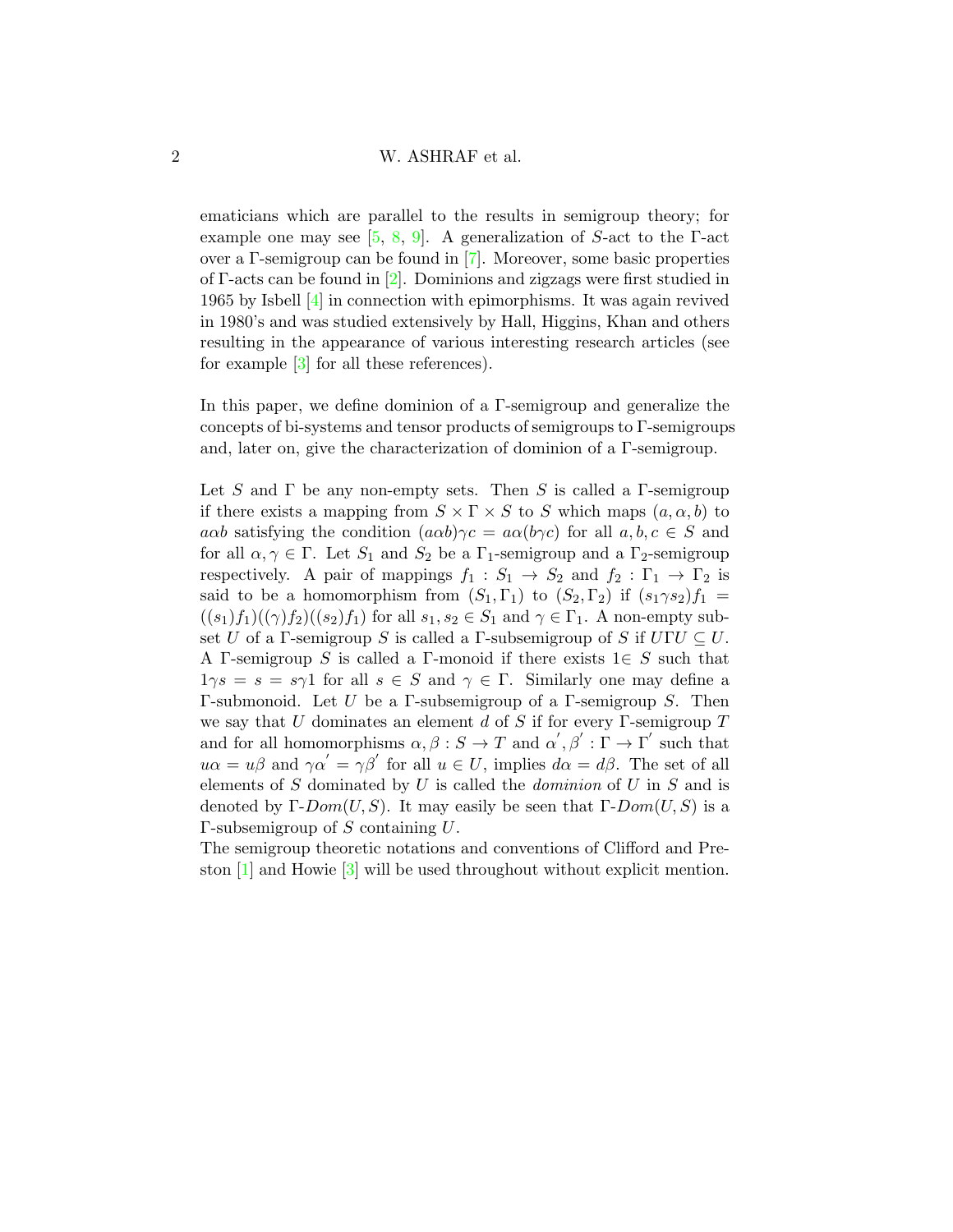### 2 Bi-systems and tensor products on Γ-semigroups

In this section, we generalize the concepts of bi-systems and tensor product of semigroups (see  $[3]$ ) to Γ-semigroups.

**Definition 2.1.** Let S be a Γ-monoid and X be any non-empty set. Then X is said to be a right S-system, denoted by  $\Gamma_S$ -system, if there exists a map  $X \times \Gamma \times S \to X$  defined by  $(x, \gamma, s) \mapsto x \gamma s$  such that

(i) 
$$
x\gamma_1(s\gamma_2 t) = (x\gamma_1 s)\gamma_2 t \quad (\forall x \in X, \forall \gamma_1, \gamma_2 \in \Gamma, \forall s, t \in S)
$$
; and

$$
(ii) x\gamma_1 1 = x.
$$

Dually one may define a left  $\Gamma_S$ -system.

**Definition 2.2.** Let S be a  $\Gamma'$ -semigroup, T a  $\Gamma''$ -semigroup and X a non-empty set. Then X is said to be a  $(\Gamma_S', \Gamma_T'')$ -bisystem if X is both a left  $\Gamma_S'$ -system as well as a right  $\Gamma_T''$ -system and

$$
s\gamma'(x\gamma''t) = (s\gamma'x)\gamma''t \; (\forall x \in X, \gamma' \in \Gamma', \gamma'' \in \Gamma'', \forall s \in S, t \in T).
$$

**Note 1.** If X is a  $(\Gamma'_S, \Gamma''_T)$ -bisystem, then we denote it as  $X \in \Gamma'_S$ -ENS- $\Gamma''_T.$ 

**Definition 2.3.** Let X and Y be left  $\Gamma_S$ -systems. Then a map  $\phi: X \longrightarrow Y$  satisfying  $(s\gamma x)\phi = s\gamma(x\phi)$   $(\forall x \in X, s \in S, \gamma \in \Gamma)$  is called a  $\Gamma_S$ -map from X to Y.

**Definition 2.4.** A relation  $\rho$  on a left  $\Gamma_S$ -system X is called a congruence if  $\rho$  is an equivalence relation on X such that  $x\rho y \Rightarrow (s\gamma x)\rho(s\gamma y)$ for all  $x, y \in X, \gamma \in \Gamma$  and  $s \in S$ .

Let  $X/\rho = \{x\rho \mid x \in X\}$ . Then it can be easily verified that  $X/\rho$  is a left  $\Gamma_S$ -system with the action defined by  $(s, \gamma, (x\rho)) \rightarrow (s\gamma x)\rho$ .

For any left  $\Gamma'_S$ -system X and right  $\Gamma''_T$ -system Y, it may be easily checked that  $Z = X \times Y$  is a  $(\Gamma_S', \Gamma_T'')$ -bisystem with respect to actions defined by  $(s, \gamma', (x, y)) \to (s\gamma' x, y)$  and  $((x, y), \gamma'', t) \to (x, y\gamma''t)$  $(\forall (x, y) \in Z, \ \gamma' \in \Gamma', \ \gamma'' \in \Gamma'', \ s \in S, \ t \in T).$ 

**Definition 2.5.** Let  $A \in \Gamma'_T$ -ENS- $\Gamma''_S$ ,  $B \in \Gamma''_S$ -ENS- $\Gamma'''_U$ , and  $C \in \Gamma'_T$ -ENS- $\Gamma'''_U$ . A map  $\beta: A \times B \longrightarrow C$  is said to be a  $(\Gamma'_T, \Gamma'''_U)$  map if for all  $a \in A, b \in B, \gamma' \in \Gamma', \gamma''' \in \Gamma''', t \in T$  and  $u \in U$ , we have

$$
(t\gamma'(a,b))\beta = t\gamma'((a,b))\beta
$$
 and  $((a,b)\gamma'''u)\beta = (a,b)\beta\gamma'''u$ .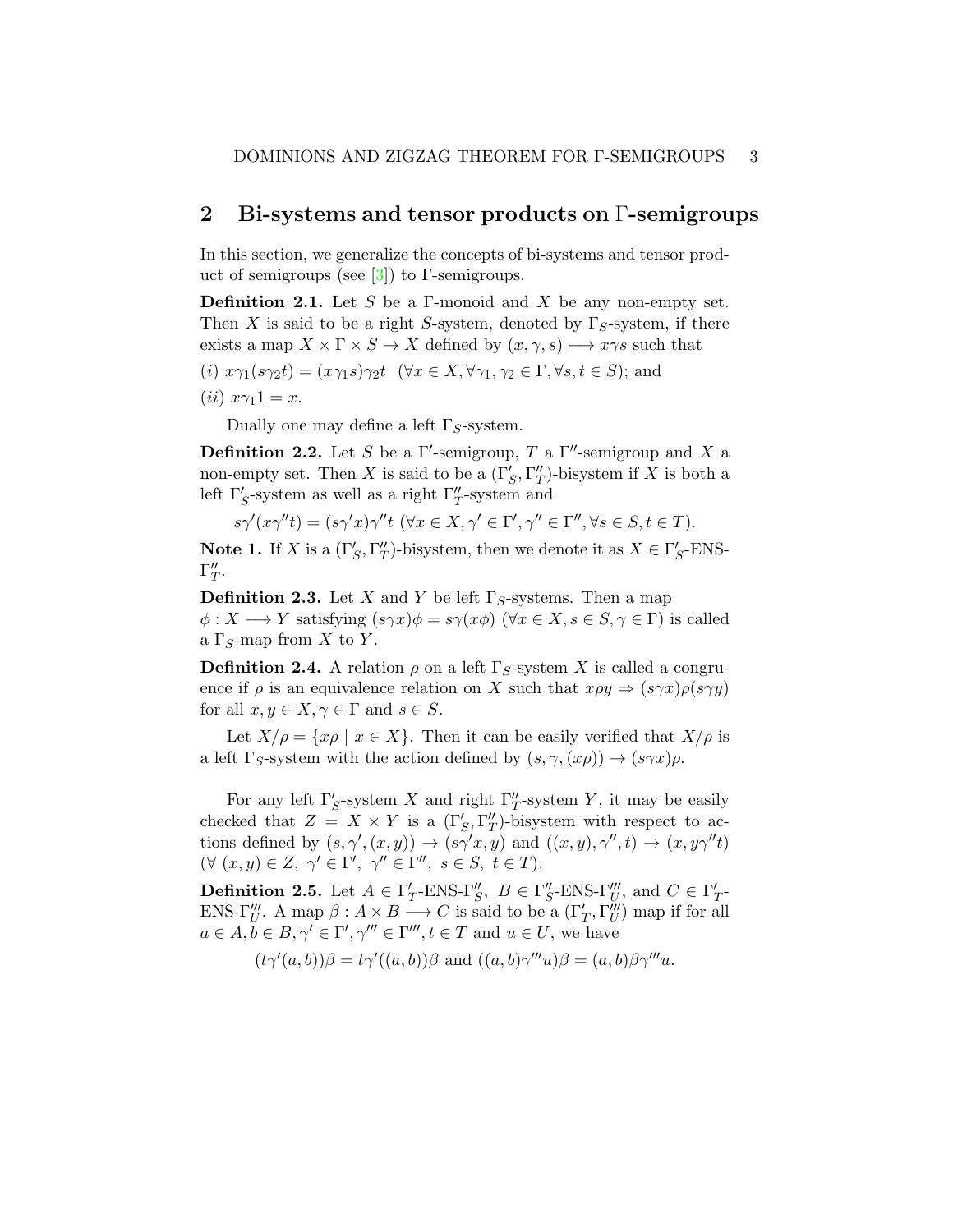**Definition 2.6.** A  $(\Gamma'_T, \Gamma''_U)$  map  $\beta: A \times B \longrightarrow C$  is called a bimap if

$$
(a\gamma''s,b)\beta = (a,s\gamma''_1b)\beta \; (\forall a \in A, b \in B, \gamma'', \gamma''_1 \in \Gamma'').
$$

**Definition 2.7.** A pair  $(\rho, \psi)$  consisting of a  $(\Gamma'_T, \Gamma''_U)$ -bisystem P and a bimap  $\psi: A \times B \longrightarrow P$  will be called a tensor product of A and B if for every  $(\Gamma'_T, \Gamma'''_U)$ -bisystem C and every bimap  $\beta: A \times B \longrightarrow C$ , there exists a unique  $(\Gamma'_T, \Gamma'''_U)$  map  $\tilde{\beta}: P \longrightarrow C$  such that the diagram



commutes.

Moreover, when  $C = P$  and  $\beta = \psi$ , the unique  $\tilde{\beta}$  in the above diagram is  $\iota_P$  (the identity map on P)



**Lemma 2.8.** If there exists a tensor product of  $A$  and  $B$  over  $S$ , then it is unique up to isomophism.

**Proof.** The proof is similar to the proof of 8.17 [\[3\]](#page-11-2).  $\Box$ 

Define  $A \otimes B = A \times B/\tau$ , where  $\tau$  is the equivance relation on  $A \times B$ generated by the relation

$$
T = \{ (a\gamma s, b), (a, s\gamma b) \mid a \in A, b \in B, s \in S, \gamma \in \Gamma \}.
$$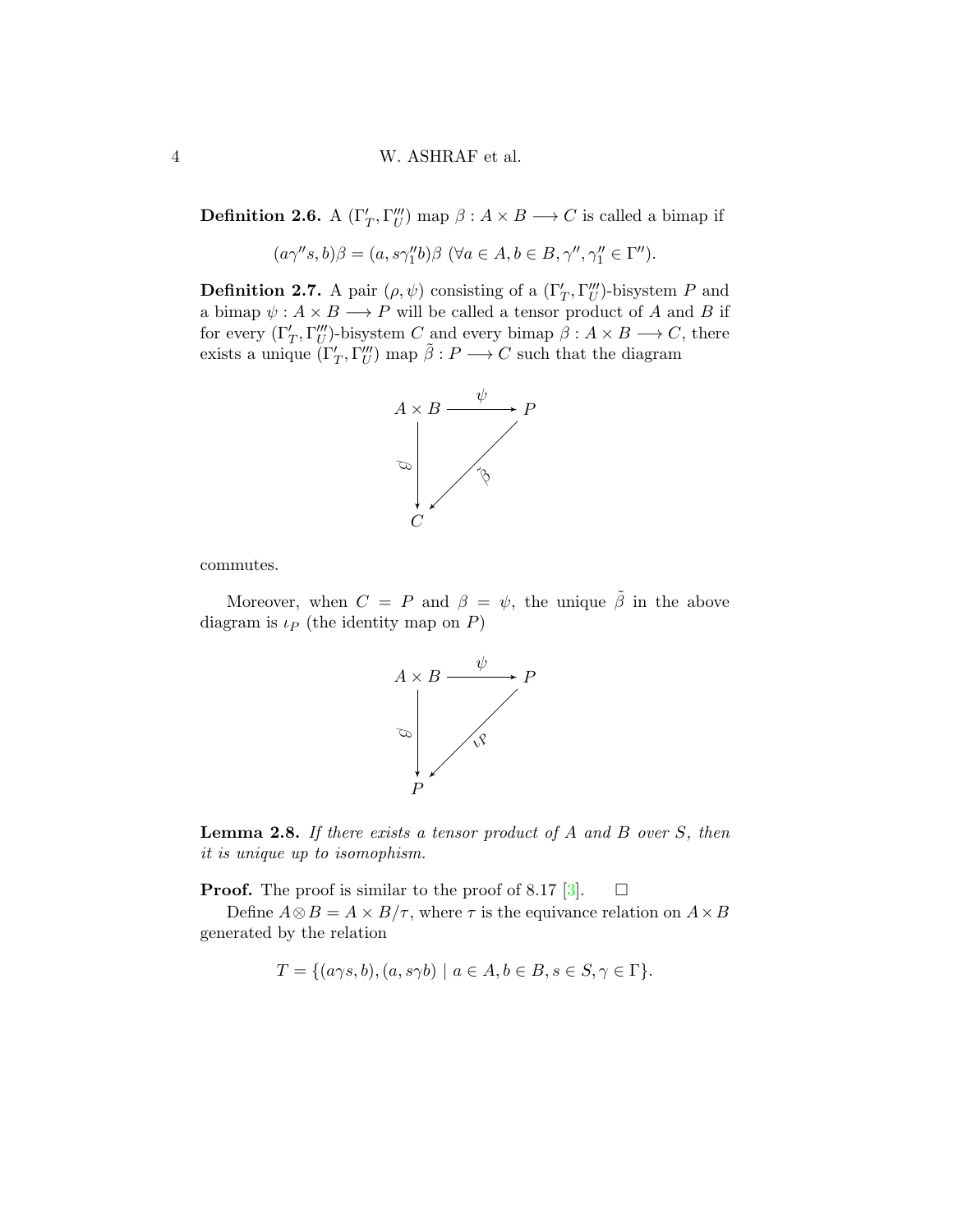We denote the  $\tau$ -class  $(a, b)\tau$  of  $(a, b)$  by  $a \otimes_{\Gamma_S} b$ .

**Note 2.**  $a\gamma s \otimes_{\Gamma_S} b = a \otimes_{\Gamma_S} s\gamma b$  for all  $a \in A, b \in B, s \in S$  and  $\gamma \in \Gamma$ .

Let C be the class of all  $\gamma$ -semigroups and let  $\mathcal{D} = \{S \in \mathcal{C} : a\gamma_1 b =$  $c\gamma_2d \implies \gamma_1 = \gamma_2$  for all  $a, b, c, d \in S$  and  $\forall \gamma_1, \gamma_2 \in \Gamma$ . Throughout rest of the paper, we prove results for the class  $\mathcal D$  of  $\gamma$ semigroups without further mention.

<span id="page-4-0"></span>**Proposition 2.9.** Let  $a \otimes_{\Gamma_S} b, c \otimes_{\Gamma_S} d \in A \otimes_{\Gamma_S} B$ . Then  $a \otimes b = c \otimes d$  iff there exist  $a_1, a_2, \dots a_{n-1} \in A$ ,  $b_1, b_2, \dots b_{n-1}, b_n \in B$ ,  $s_1, s_2, \dots s_{n-1}, s_n, t_1$ ,  $t_2, \cdots t_{n-1} \in S$  such that:

$$
a = a_1 \gamma s_1,
$$
  
\n
$$
s_1 \gamma b = t_1 \gamma b_1,
$$
  
\n
$$
a_1 \gamma t_1 = a_2 \gamma s_2,
$$
  
\n
$$
s_2 \gamma b_1 = t_2 \gamma b_2,
$$
  
\n
$$
s_2 \gamma b_1 = t_2 \gamma b_2,
$$
  
\n
$$
s_3 \gamma b_2 = t_2 \gamma b_3,
$$
  
\n
$$
\vdots
$$
  
\n
$$
a_{n-1} \gamma t_{n-1} = c \gamma s_n,
$$
  
\n
$$
s_n \gamma b_{n-1} = d.
$$

Proof.

$$
a \otimes_{\Gamma_S} b = a_1 \gamma s_1 \otimes b
$$
  
\n
$$
= a_1 \otimes s_1 \gamma b
$$
  
\n
$$
= a_1 \otimes t_1 \gamma b_1
$$
  
\n
$$
= a_1 \gamma t_1 \otimes b_1
$$
  
\n
$$
= a_2 \gamma s_2 \otimes b_1
$$
  
\n
$$
= a_2 \otimes s_2 \gamma b_1
$$
  
\n
$$
= a_2 \otimes t_2 \gamma b_2
$$
  
\n:  
\n
$$
= a_{n-1} \otimes t_{n-1} \gamma b_{n-1}
$$
  
\n
$$
= a_{n-1} \gamma t_{n-1} \otimes b_{n-1}
$$
  
\n
$$
= c \gamma s_n \otimes b_{n-1}
$$
  
\n
$$
= c \otimes s_n \gamma b_{n-1}
$$
  
\n
$$
= c \otimes_{\Gamma_S} d.
$$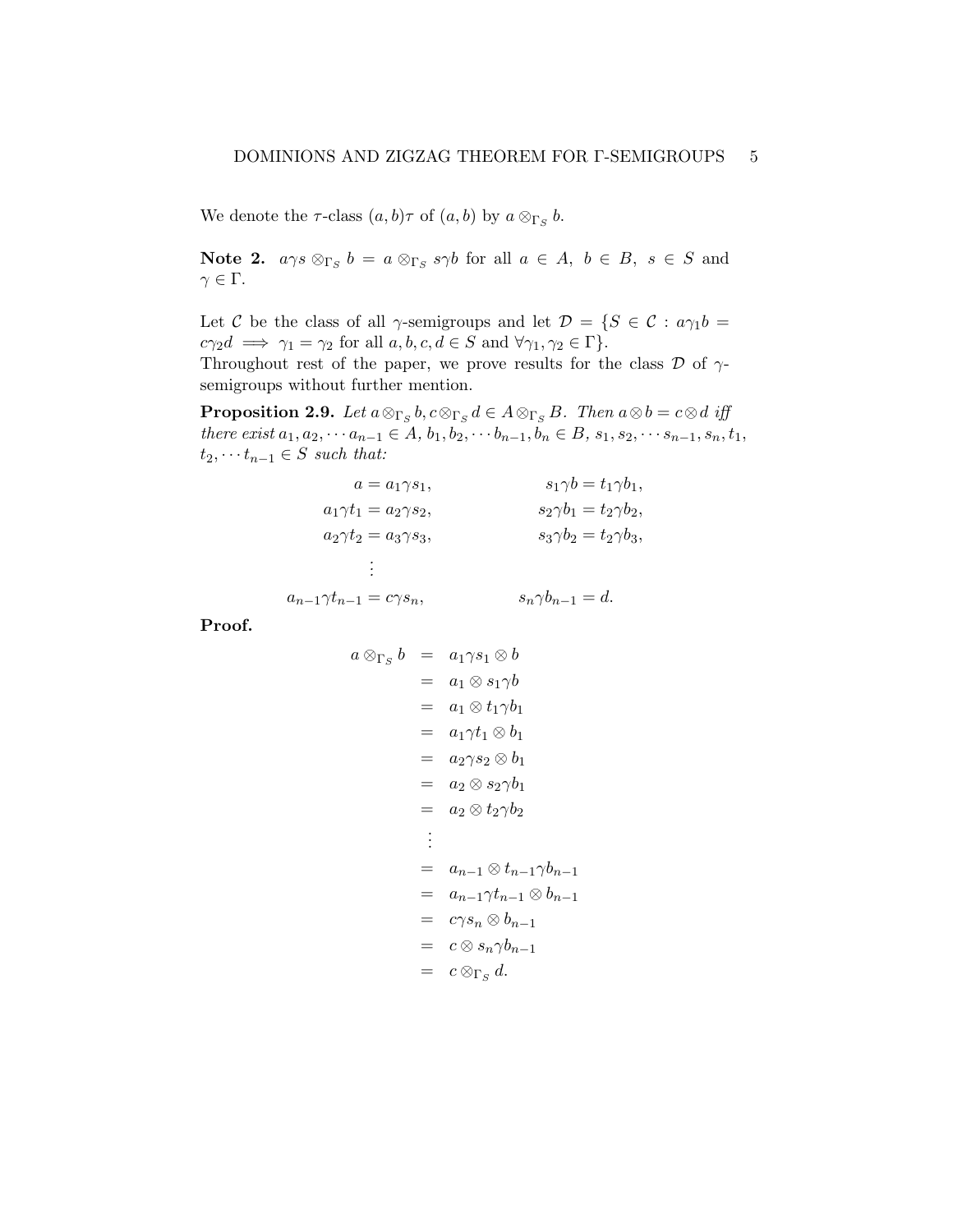### 6 W. ASHRAF et al.

Conversely, suppose that  $a \otimes b = c \otimes d$ . Then by Theorem 1.4.10 [\[3\]](#page-11-2),

 $(a, b) = (p_1, q_1) \rightarrow (p_2, q_2) \rightarrow \cdots \rightarrow (p_{n-1}, q_{n-1}) \rightarrow (p_n, q_n) = (c, d),$ 

where  $((p_{i-1}, q_{i-1}), (p_{i+1}, q_{i+1})) \in T \cup T^{-1}$ . We can assume that the sequence begins and ends with right move  $(a, b) \rightarrow (a\gamma b)$ .

$$
(a,b) = (p_1, q_1) = (a_1 \gamma s_1, b) \rightarrow (a_1, s_1 \gamma b),
$$
  
\n
$$
= (a_1, t_1 \gamma b_1) \rightarrow (a_1 \gamma t_1, b_1),
$$
  
\n
$$
= (a_2 \gamma s_2, b_1) \rightarrow (a_2, s_2 \gamma b_1),
$$
  
\n
$$
= (a_2, t_2 \gamma b_2) \rightarrow (a_2 \gamma t_2, b_2),
$$
  
\n
$$
= (a_3 \gamma s_3, b_2) \rightarrow (a_2, s_3 \gamma b_2),
$$
  
\n
$$
= (a_3, t_3 \gamma b_3) \rightarrow (a_3 \gamma t_3, b_3),
$$
  
\n
$$
\vdots
$$
  
\n
$$
= (a_{n-1}, t_{n-1} \gamma b_{n-1}) \rightarrow (a_{n-1} \gamma t_{n-1}, b_{n-1}),
$$
  
\n
$$
= (c \gamma s_n, b_{n-1}) \rightarrow (c, s_n \gamma b_{n-1}) = (c, d).
$$

This gives

$$
a = a_1 \gamma s_1,
$$
  
\n
$$
a_1 \gamma t_1 = a_2 \gamma s_2,
$$
  
\n
$$
a_2 \gamma t_2 = a_3 \gamma s_3,
$$
  
\n
$$
\vdots
$$
  
\n
$$
a_{n-1} \gamma t_{n-1} = c \gamma s_n,
$$
  
\n
$$
s_1 \gamma b = t_1 \gamma b_1,
$$
  
\n
$$
s_2 \gamma b_1 = t_2 \gamma b_2,
$$
  
\n
$$
s_3 \gamma b_2 = t_2 \gamma b_3,
$$
  
\n
$$
s_n \gamma b_{n-1} = d,
$$

as required.  $\Box$ 

**Proposition 2.10.** The equivalence relation  $\tau$  defined on  $A \times B$  is a  $(\Gamma_S, \Gamma_S)$ -congruence and  $t\gamma(a \otimes b) = (t\gamma a) \otimes b$ ,  $(a \otimes b)\gamma a = a \otimes (b\gamma a)$ .

**Proof.** Suppose that  $(a, b) \tau(c, d)$ . So  $(a, b) \tau = (c, d) \tau$ . It follows that  $a \otimes b = c \otimes d$ . Then, by Proposition [2.9,](#page-4-0) we have

$$
t\gamma(a\otimes b)=(t\gamma a)\otimes b
$$
 and  $(a\otimes b)\gamma a=a\otimes (b\gamma a)$ ,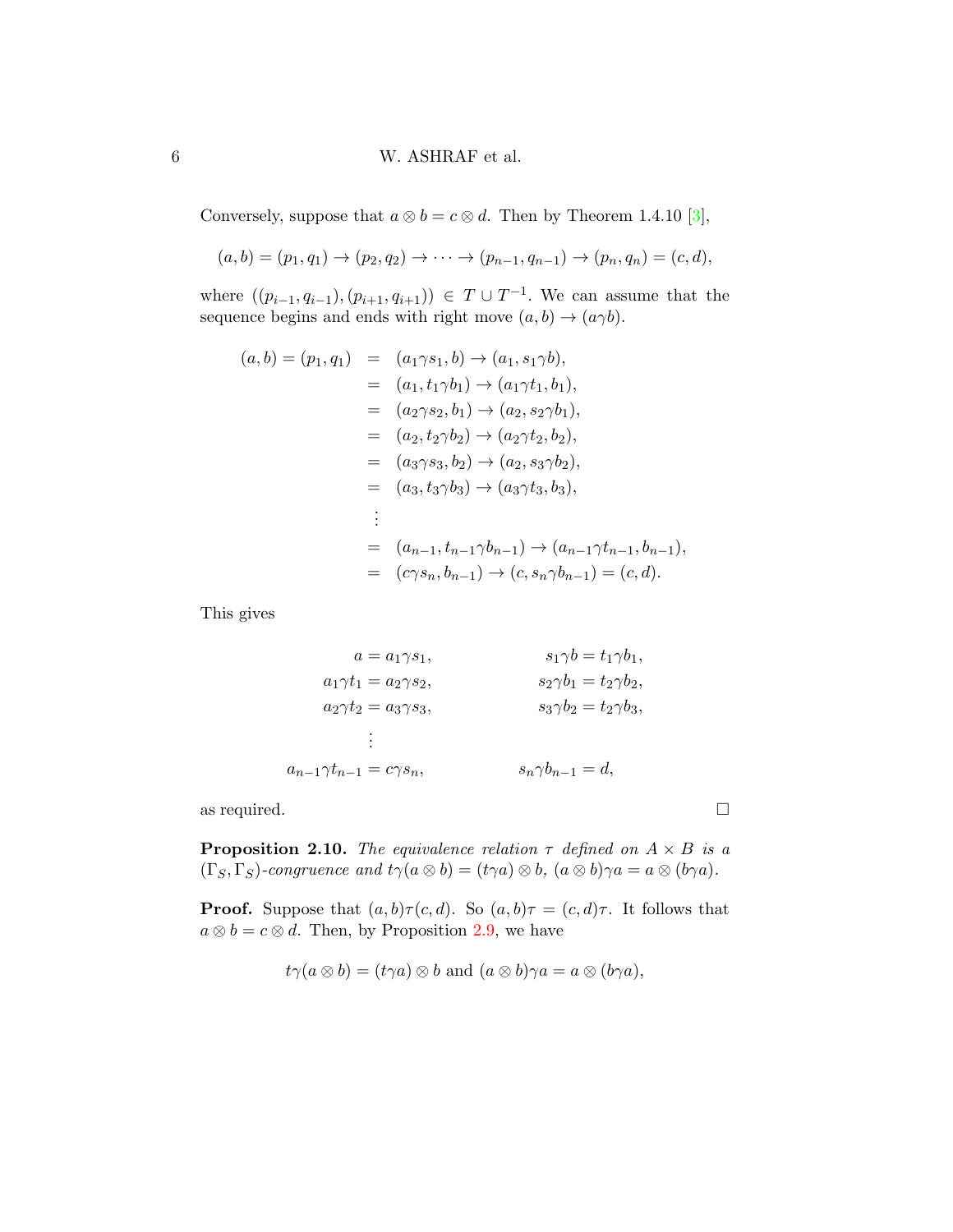for all  $s, t \in S, a, c \in A$  and  $b, d \in B$ . This implies that

$$
(t\gamma a) \otimes b = (t\gamma c) \otimes d
$$
  
\n
$$
\Rightarrow ((t\gamma a), b)\tau = ((t\gamma c), d)\tau
$$
  
\n
$$
\Rightarrow (t\gamma(a, b))\tau = (t\gamma(c, d))\tau.
$$

Similarly

$$
((a,b)\gamma s)\tau = ((c,d)\gamma s)\tau.
$$

So  $\tau$  is a congruence.  $\square$ 

<span id="page-6-0"></span>**Proposition 2.11.** Let  $A, B \in \Gamma_S$ -ENS- $\Gamma_S$ . Then  $(A \otimes_{\Gamma_S} B, \tau^{\#})$  is a tensor product of A and B over S.

**Proof.** We have  $\tau^{\#}$  :  $A \times B \to (A \times B)/\tau = A \otimes_{\Gamma_S} B$  defined by  $(a, b)\tau^{\#} = (a, b)\tau = a \otimes_{\Gamma_S} b$ . Now

$$
(a,b)\tau^{\#} = (s\gamma a,b)\tau^{\#}
$$

$$
= (s\gamma a) \otimes b
$$

$$
= s\gamma(a \otimes b)
$$

$$
= s\gamma(a,b)\tau^{\#}
$$

and

$$
(a,b)\gamma s\tau^{\#} = (a,b\gamma s)\tau^{\#}
$$
  
=  $a \otimes (b\gamma s)$   
=  $(a \otimes b)\gamma s$   
=  $(a,b)\tau^{\#}\gamma s$ .

Therefore  $\tau^{\#}$  is a  $(\Gamma_S, \Gamma_S)$ -map. Again

$$
(a\gamma s, b)\tau^{\#} = a\gamma s \otimes b
$$
  
=  $a \otimes s\gamma b$   
=  $(a, s\gamma b)\tau^{\#}$ .

Therefore  $\tau^{\#}$  is a bimap. Now, let  $C \in \Gamma_S$ -ENS- $\Gamma_S$  and let  $\beta: A \times B \longrightarrow$  $C$  be a bimap. Define  $\tilde{\beta}: A \otimes_{\Gamma_S} B \longrightarrow C$  by

$$
(a \otimes b)\tilde{\beta} = (a, b)\beta. \tag{1}
$$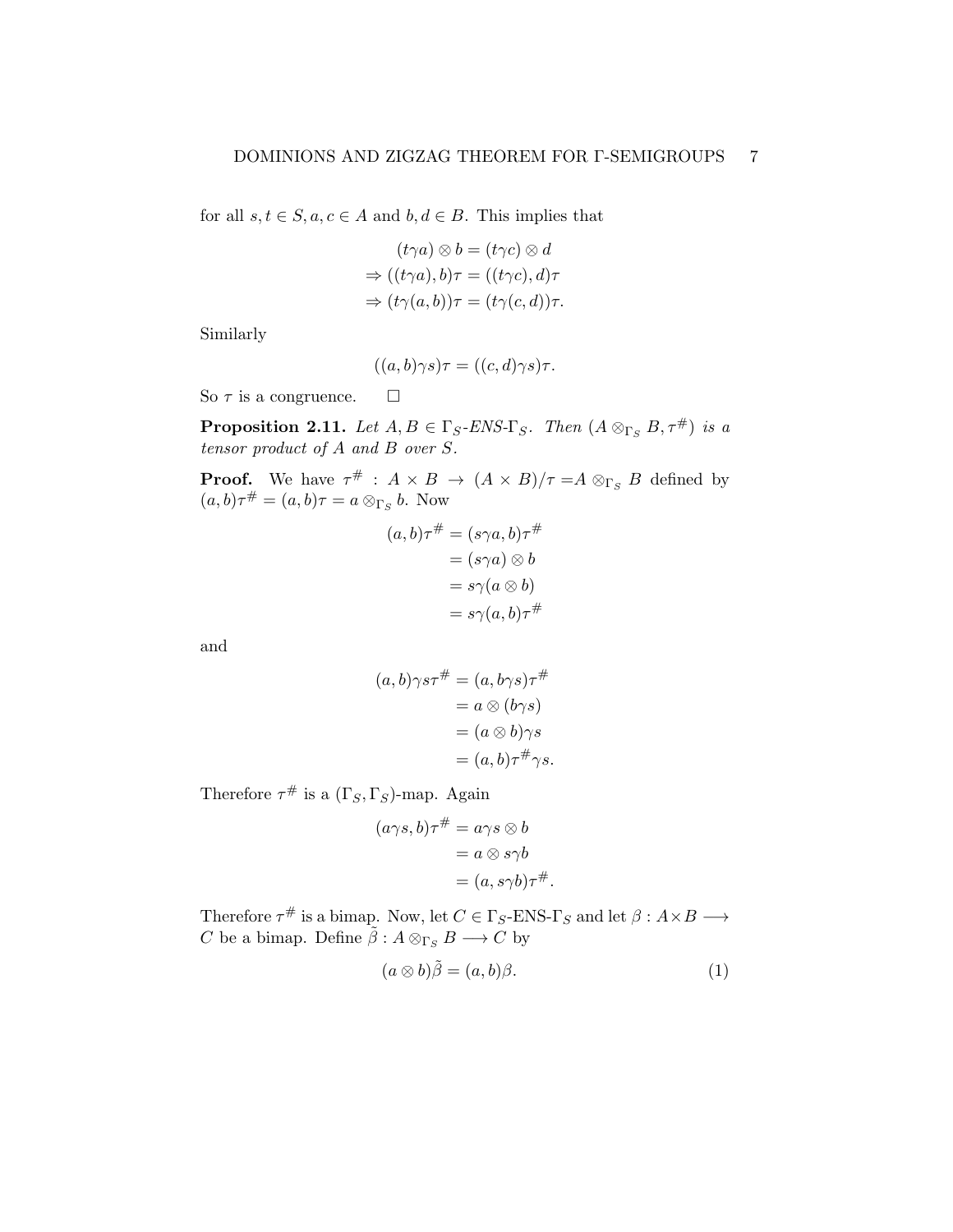By using Proposition [2.9,](#page-4-0) we can easily verify that  $\tilde{\beta}$  is well defined and the diagram



commutes. Since  $((a, b)\tau^{\#}) = a \otimes b$ , from (1), we have

$$
((a,b)\tau^{\#})\tilde{\beta} = (a,b)\beta \Rightarrow \tilde{\beta} = \beta.
$$

Thus  $(A \otimes_{\Gamma_S} B, \tau^{\#})$  is a tensor product.  $\square$ 

# 3 Isbell zigzag theorem for Γ-semigroups

In [\[4\]](#page-11-1), Isbell gave the characterization of semigroup dominion. In the next theorem, we generalize the Isbell  $zigzag$  theorem for  $\Gamma$ -semigroups and give the charaterization of Γ-semigroup dominion. Infact we prove the following theorem:

**Theorem 3.1.** Let U be a  $\Gamma$ -submonoid of a  $\Gamma$ -monoid S. Then  $d \in \Gamma$ - $Dom(U, S)$  iff  $d \in U$  or there exists a series of factorization for d as follows:

$$
d = a_0 \gamma t_1 = y_1 \gamma a_1 \gamma t_1 = y_1 \gamma a_2 \gamma t_2 = y_2 \gamma a_3 \gamma t_2
$$
  
= 
$$
\cdots = y_m \gamma a_{2m-1} \gamma t_m = y_m \gamma a_{2m}.
$$

Where  $m \geq 1, a_i \in U$   $(i = 0, 1, 2, ..., 2m), y_i, t_i \in S$   $(i = 1, 2, ..., m),$  $\gamma \in \Gamma$  and

$$
a_0 = y_1 \gamma a_1, \qquad a_{2m-1} \gamma t_m = a_{2m},
$$
  

$$
a_{2i-1} \gamma t_i = a_{2i} \gamma t_{i+1}, \qquad y_i \gamma a_{2i} = y_{i+1} \gamma a_{2i+1} \ (1 \le i \le m-1).
$$

Such a series of factorization is called a zigzag in S over U with value d, length m and spine  $a_0, a_1, a_2, ..., a_{2m}$ .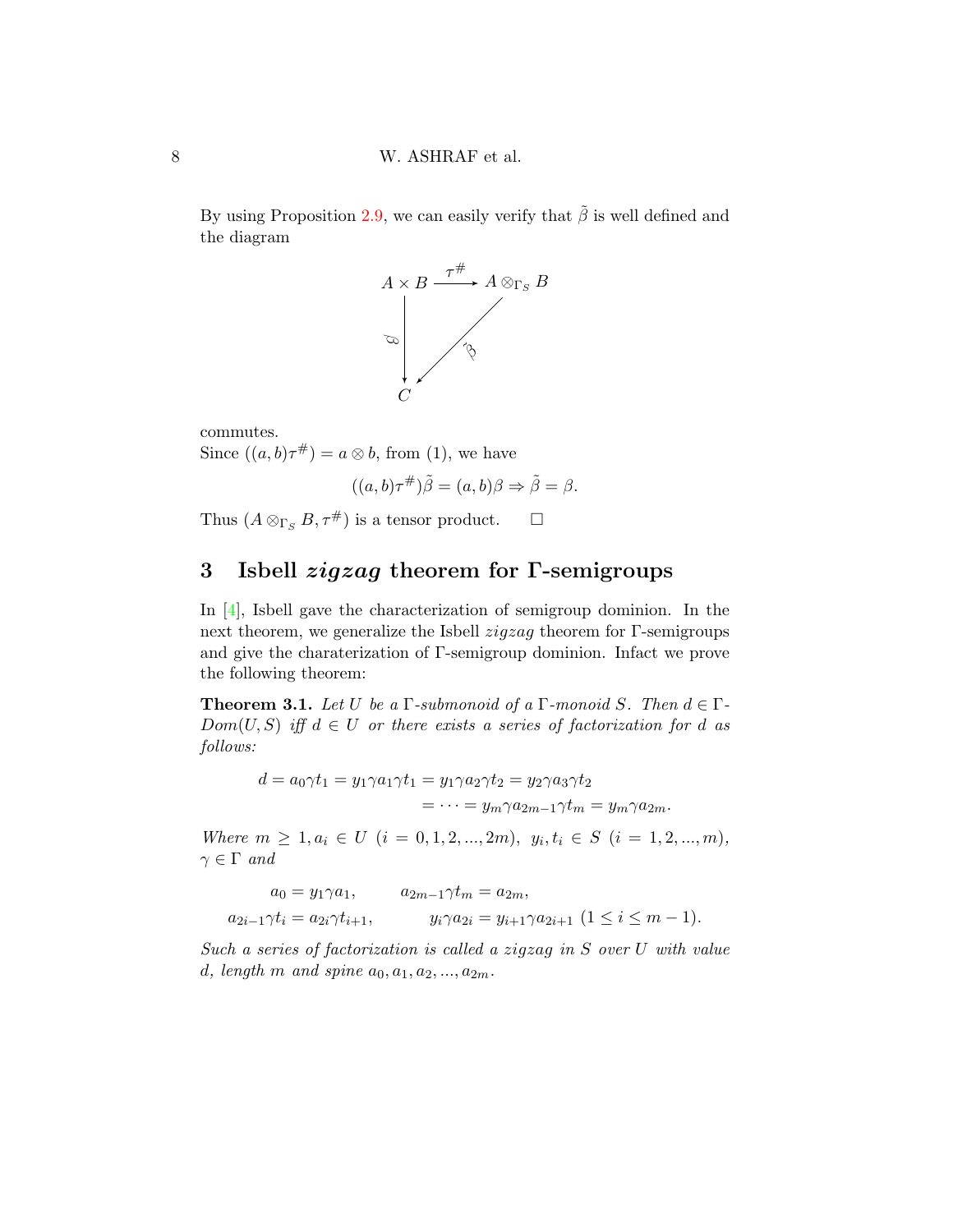To prove the above theorem, we first prove the following lemma.

**Lemma 3.2.** Let U be a  $\Gamma$ -submonoid of a  $\Gamma$ -monoid S. Then  $d \in \Gamma$ - $Dom(U, S)$  iff  $d \otimes_{\Gamma} 1 = 1 \otimes_{\Gamma} d$  in  $S \otimes_{\Gamma_U} S$ .

**Proof.** Suppose  $d \otimes_{\Gamma} 1 = 1 \otimes_{\Gamma} d$ . Let T be a Γ'-monoid and  $\alpha, \beta : S \longrightarrow T$  and  $\alpha', \beta' : \Gamma \longrightarrow \Gamma'$  such that  $u\alpha = u\beta \,\forall u \in U$  and  $(\gamma) \alpha' = (\gamma) \beta'$  ( $\forall \gamma \in \Gamma$ ). We show that  $d\alpha = d\beta$ . First, we show that T is  $(\Gamma_U, \Gamma_U)$ -bisystem. Define:

$$
u\gamma' t = (u\alpha)\gamma' t
$$
 and  $t\gamma' u = t\gamma'(u\beta)$ 

and  $\psi: S \times S \longrightarrow T$  by  $(s, s')\psi = (s\alpha)\gamma'(s'\beta)$ . Then  $\psi$  is a  $(\Gamma_U, \Gamma_U)$ map and is also a bimap. Now

$$
(u\gamma(s,s'))\psi = (u\gamma s, s')\psi
$$
  
=  $(u\gamma s)\alpha\gamma'(s')\beta$   
=  $(u)\alpha(\gamma)\alpha'(s)\alpha\gamma'(s')\beta$   
=  $u\gamma'_1(s\alpha)\gamma'(s')\beta$   
=  $u\gamma'_1(s,s')\psi$ .

Similarly,

$$
((s, s')\gamma a)\psi = (s, s')\psi\gamma' u \text{ where } \gamma'\alpha' = \gamma_1'.
$$

$$
(s\gamma u, s')\psi = (s\gamma u)\alpha\gamma's'\beta
$$
  
=  $(s\alpha)\gamma'_1(u\alpha)\gamma's'\beta$   
=  $(s\alpha)\gamma'_1(u\beta)\gamma's'\beta$   
=  $(s\alpha)\gamma'_1(u\gamma s')\beta$   
=  $(s, u\gamma s')\psi$ .

Therefore  $(T, \psi)$  is a tensor product. But  $(S \otimes_{\Gamma} S, \tau^{\psi})$  is also a tensor product. Therefore, by Proposition [2.11,](#page-6-0) there exists a map  $\tilde{\psi}$  :  $S \otimes_{\Gamma}$  $S\longrightarrow T$  such that

$$
(s \otimes s')\tilde{\psi} = (s, s')\psi = (s\alpha)\gamma'(s'\beta) \; (\forall s \otimes s' \in S \otimes_{\Gamma} S). \tag{2}
$$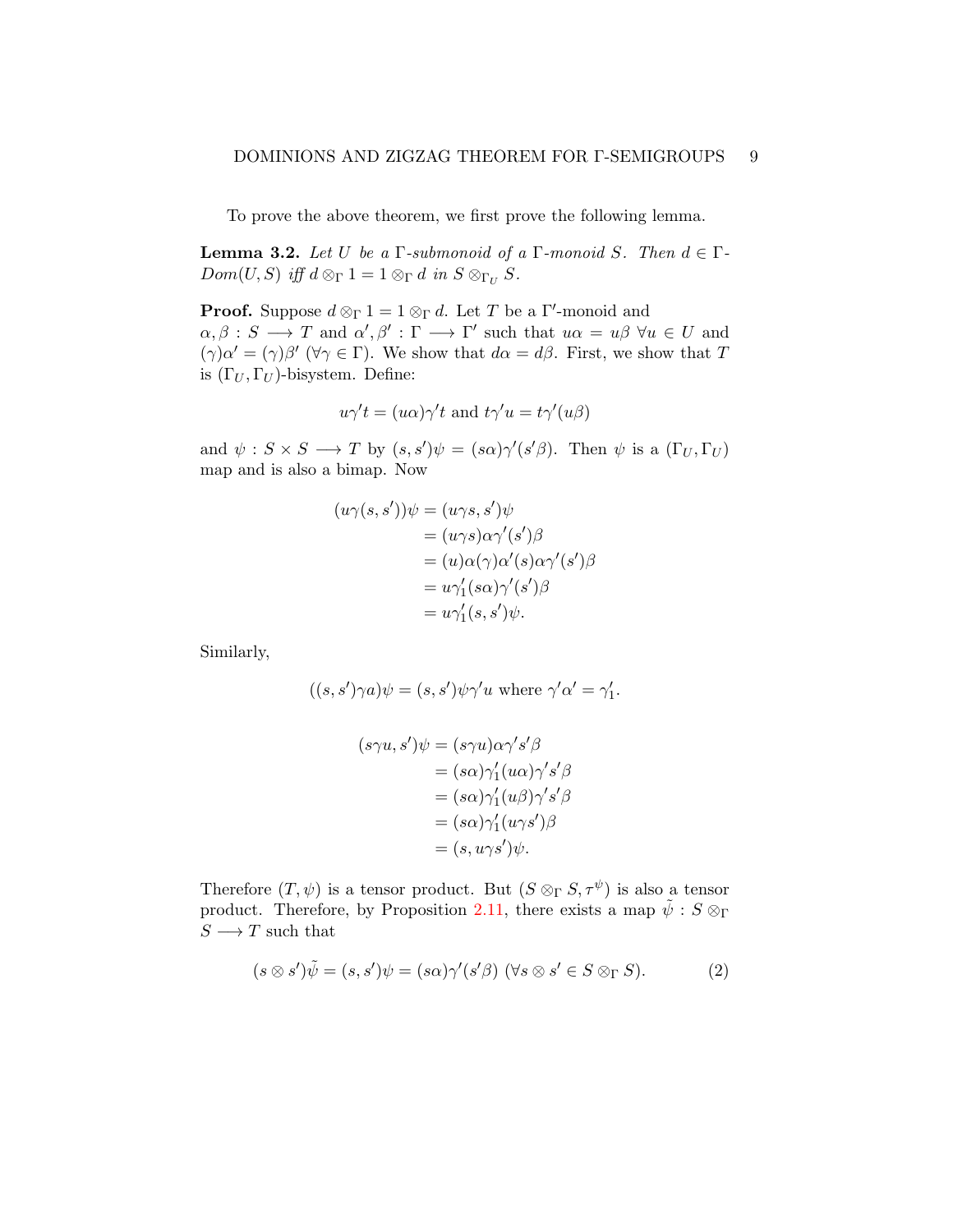Now

$$
d\alpha = (d\gamma 1)\alpha
$$
  
=  $(d\alpha)(\gamma\alpha')(1\alpha)$   
=  $(d\alpha)(\gamma\alpha')(1\beta)$   
=  $(d\alpha)\gamma'(1\alpha)$   
=  $(d \otimes 1)\tilde{\psi}$  (by 3)  
=  $(1 \otimes d)\tilde{\psi}$   
=  $(1\alpha)\gamma'd\beta$   
=  $d\beta$ .

Therefore  $d\alpha = d\beta \Rightarrow d \in \Gamma\text{-}Dom(U, S)$ . Conversely, suppose that  $d \in \Gamma\text{-}Dom(U, S)$ . Let  $A = S \otimes_{\Gamma_U} S$ . Then A is a  $(\Gamma_S, \Gamma_S)$ -bisystem as

$$
s\gamma(x\otimes y) = (s\gamma x)\otimes y
$$
 and  $(x\otimes y)\gamma s = x\otimes (y\gamma s)$ .

Let  $(Z(A),+)$  be a free abelian group on A *i.e.* 

$$
Z(A) = \{ \Sigma z_i a_i : z_i \in Z, a_i \in A \}.
$$

Then  $Z(A)$  is also a  $(\Gamma_S, \Gamma_S)$ -bisystem with respect to the actions defined by

$$
(s, \gamma, (\Sigma z_i a_i)) \to \Sigma z_i (s \gamma a_i)
$$
 and  $((\Sigma z_i a_i), \gamma, s) \to \Sigma z_i (a_i \gamma s)$ .

Now we show that  $S \times Z(A)$  is a Γ-semigroup. Define a map  $\phi : (S \times$  $Z(A)) \times \Gamma \times (S \times Z(A)) \longrightarrow S \times Z(A)$  by  $((p, x) \gamma(q, y)) \phi = (p \gamma y, x \gamma q +$  $p\gamma y$ ) ( $\forall p, q \in S$ ,  $x, y \in Z(A)$ ,  $\gamma \in \Gamma$ ). Then  $S \times Z(A)$  is a  $\Gamma$ -semigroup.

Define  $\alpha : S \longrightarrow S \times Z(A)$  by  $s\alpha = (s, 0)$  and  $\beta : S \longrightarrow S \times Z(A)$ by  $s\beta = (s, s \otimes 1 - 1 \otimes s)$ . Since  $u \otimes 1 = 1 \otimes u$ , therefore

$$
u\alpha = (u,0) = (1u, u \otimes 1 - 1 \otimes u) = u\beta \; (\forall u \in U).
$$

This implies that  $d\alpha = d\beta$  (since  $d \in \Gamma\text{-}Dom(U, S)$ ). So

$$
(d,0)=(d,d\otimes 1-1\otimes d)\Rightarrow d\otimes 1=1\otimes d.
$$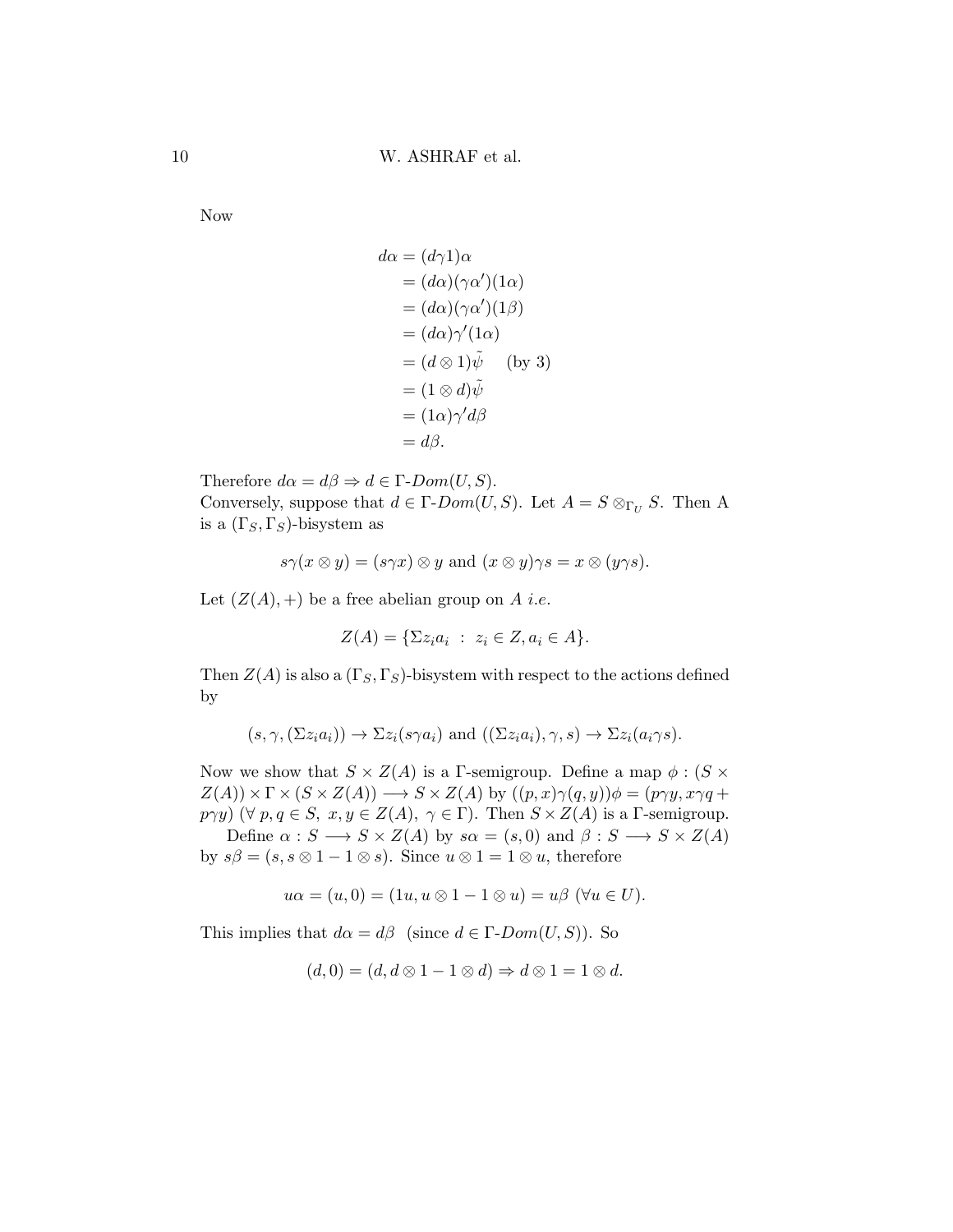To complete the proof of the theorem, take any  $d \in \Gamma\text{-}Dom(U, S)$ . By above lemma  $d \otimes 1 = 1 \otimes d$ . Now, by Proposition [2.9,](#page-4-0) the proof of the *ziqzaq* theorem is completed.  $\square$ 

Now we show that Isbell's zigzag theorem is also aplicable to Γsemigroups as well as to Γ-monoids.

**Theorem 3.3.** Let U be a  $\Gamma$ -subsemigroup of a  $\Gamma$ -semigroup S and let  $d \in S$ . Then  $d \in \Gamma$ -Dom $(U, S)$  if and only if  $d \in U$  or there exists a series of factorizations of d as follows:

$$
d = a_0 \gamma t_1 = y_1 \gamma a_1 \gamma t_1 = y_1 \gamma a_2 \gamma t_2 = y_2 \gamma a_3 \gamma t_2
$$
  
= 
$$
\cdots = y_m \gamma a_{2m-1} \gamma t_m = y_m \gamma a_{2m}.
$$

Where  $m \ge 1$ ,  $a_i \in U$   $(i = 0, 1, ..., 2m)$ ,  $y_i, t_i \in S$   $(i = 1, 2, ..., m)$  and

$$
a_0 = y_1 \gamma a_1, \qquad a_{2m-1} \gamma t_m = a_{2m},
$$
  

$$
a_{2i-1} \gamma t_i = a_{2i} \gamma t_{i+1}, \qquad y_i \gamma a_{2i} = y_{i+1} \gamma a_{2i+1} \qquad (1 \le i \le m-1).
$$

Such a series of factorization is called a zigzag in S over U with value d, length m and spine  $a_0, a_1, \ldots, a_{2m}$ .

Proof. We begin by adjoining an identity element 1 to the Γ-semigroup S whether or not it already has one. If we call the resultant Γ-monoid and write  $U \cup 1$  as  $U^*$ , then we can easily verify that an element  $d \in S \setminus U$ is in  $\Gamma\text{-}Dom(U, S)$  iff  $d \in \Gamma\text{-}Dom(U^{\star}, S^{\star})$  and, hence, if  $d \otimes 1 = 1 \otimes d$  in the tensor product of  $S^* \otimes S^*$ . So to obtain Isbell's theorem, we simply observe that the zigzag in which the element 1 appears can be shorten. For example, if  $a_{2i} = 1$ , then the equalities

| $a_{2i-3}\gamma t_{i-1} = a_{2i-2}\gamma t_i,$     | $y_{i-1}\gamma a_{2i-2} = y_i\gamma a_{2i-1},$     |
|----------------------------------------------------|----------------------------------------------------|
| $a_{2i-1}\gamma t_{i+1} = a_{2i}\gamma t_{i+1},$   | $y_i \gamma a_{2i} = y_{i+1} \gamma a_{2i+1},$     |
| $a_{2i+1}\gamma t_{i+1} = a_{2i+2}\gamma t_{i+2},$ | $y_{i+1}\gamma a_{2i+2} = y_{i+2}\gamma a_{2i+3},$ |

can be collapsed to

$$
a_{2i-3}\gamma t_{i-1} = a_{2i-2}\gamma t_i, \qquad y_{i-1}\gamma a_{2i-2} = y_{i+1}\gamma a_{2i+1}\gamma a_{2i-1},
$$
  

$$
a_{2i+1}a_{2i-1}\gamma t_i = a_{2i+1}\gamma t_{i+1} = a_{2i+2}\gamma t_{i+2}, \quad y_{i+1}\gamma a_{2i+2} = y_{i+2}\gamma a_{2i+3}.
$$

Similarly, if  $a_{2i+1} = 1$ , then the length of the zigzag can be reduced.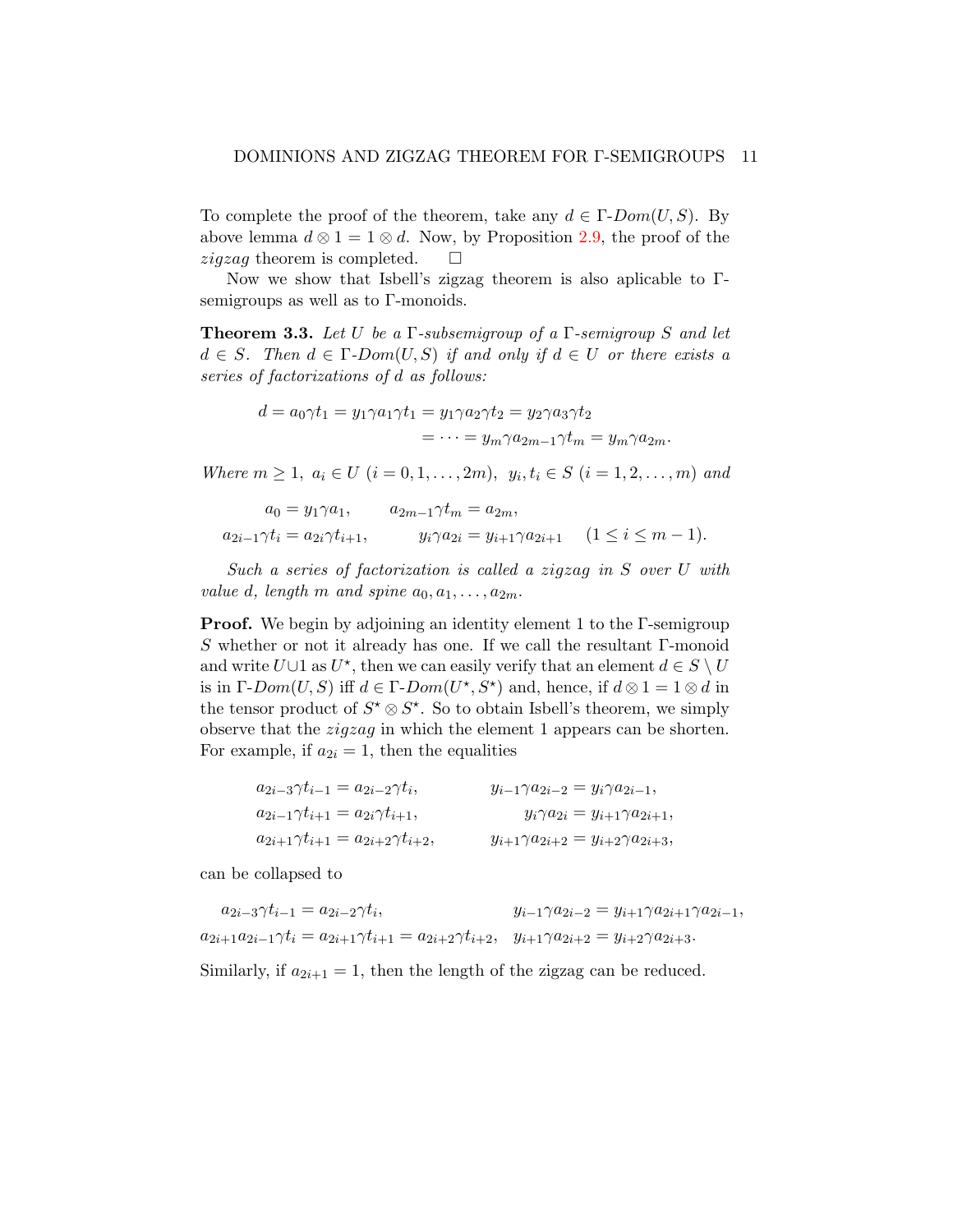Also,  $t_1 \neq 1$ . Because otherwise, we have  $d = a_0 \gamma 1 = a_0 \in U$  which is a contradiction. Now suppose that  $t_k$  for  $k > 1$  is the first variable such that  $t_k = 1$ , then

$$
d = a_0 \gamma t_1
$$
  
=  $y_1 \gamma a_1 \gamma t_1$   
=  $y_1 \gamma a_2 \gamma t_2$   
=  $y_2 \gamma a_3 \gamma t_3$   
:  
=  $y_k \gamma a_{2k-1} \gamma t_k$   
=  $y_k \gamma a_{2k-1}$ 

is a *zigzag* of length  $k$  with value  $d$  in which every  $t_i$  is in  $S$ . Therefore all  $t_i$ 's and  $a_{2i}$ 's are members of S. Similarly, all  $y_i$ 's and  $a_{2i-1}$ 's are in S. Hence the theorem follows.  $\Box$ 

### Acknowledgements

The authors are extremely thankful to the editor and learned referees for their valuable suggestions and comments.

## References

- <span id="page-11-3"></span>[1] A. H. Clifford and G. B. Preston, The Algebraic Theory of Semigroups, Math. Surveys No.7, Amer. Math. Soc., Providence, R. I., vol. I (1961), vol. II (1967).
- <span id="page-11-0"></span>[2] Hamid Rasouli and Ali Reza shabani, On gamma acts over gamma semigroups, European Journal of Pure and Applied Mathematics, Vol.10, (2017), 739-748.
- <span id="page-11-2"></span>[3] J. M. Howie, Fundamentals of Semigroup Theory, London Math. Soc. Monographs New-series, (1995).
- <span id="page-11-1"></span>[4] J. R. Isbell, Epimorphisms and dominions, Proceedings of the conference on Categorical Algebra, La Jolla, (1965), 232-246, Lange and Springer, Berlin (1966).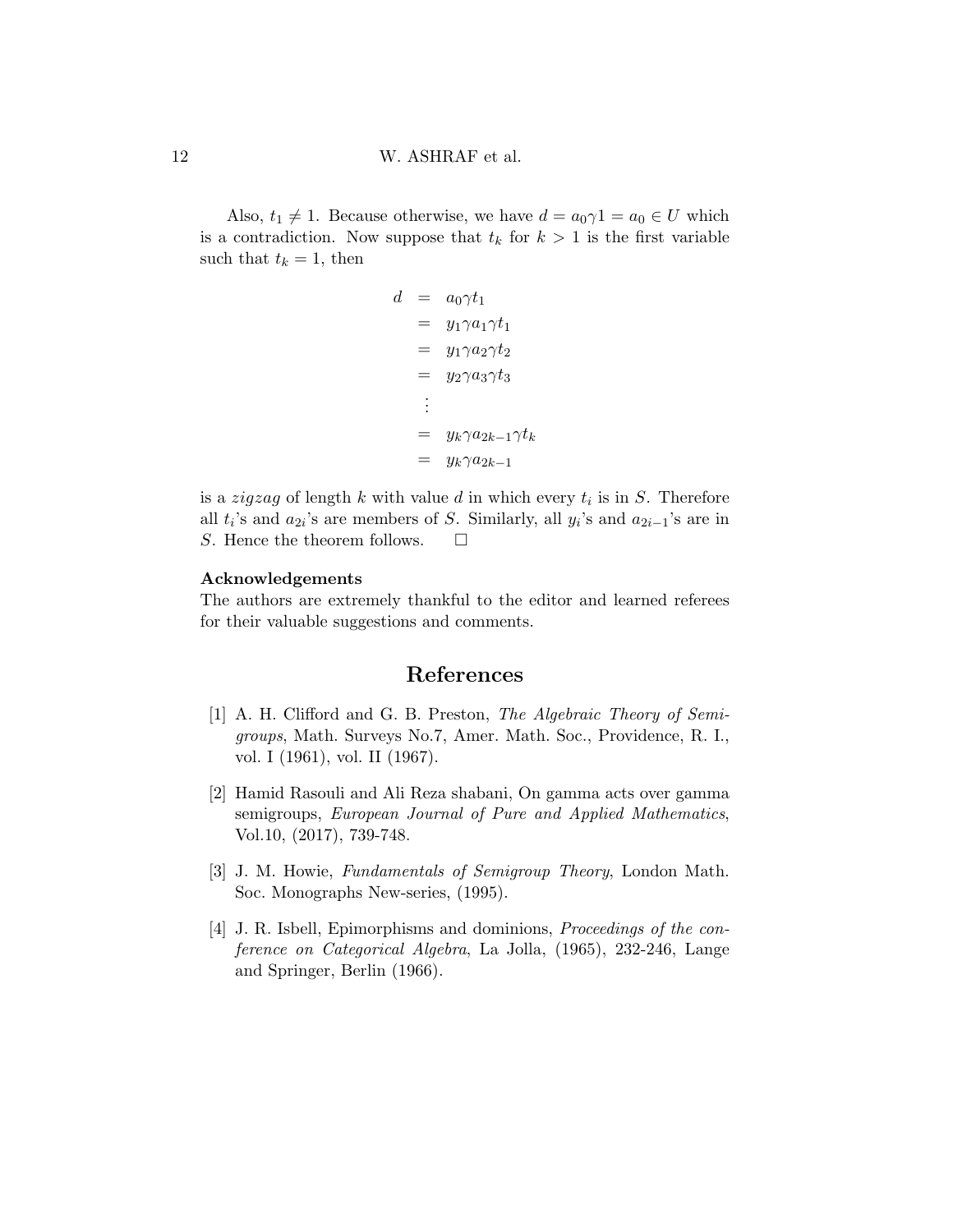- <span id="page-12-1"></span>[5] M. K. Sen and N. K. Saha, On  $\Gamma$ -semigroup I, *Bull. Cal. Math.* Soci., 78 (1986), 180-186.
- <span id="page-12-0"></span>[6] M. K. Sen, On Γ-semigroup, Proceedings of the International conference on Algebra and its application, Decker Publication, New Yourk, 311 (1981).
- <span id="page-12-4"></span>[7] M. K. Sen and A. Seth, Radical of Γ-semigroup, Bull. Cal. Math. Soci., 80 (1988), 189-196.
- <span id="page-12-2"></span>[8] N. K. Saha, On Γ-semigroup II, Bull. Cal. Math. Soci., 79 (1987), 331-335.
- <span id="page-12-3"></span>[9] N. K. Saha, On Γ-semigroup III, Bull. Cal. Math. Soci., 80 (1988), 1-12.

#### Wajih Ashraf

Department of Mathematics Assistant Professor of Mathematics Aligarh Muslim University Aligarh, India E-mail: syedwajihashraf@gmail.com

#### Shabir Ahmad Ahangar

Department of Mathematics Central University of Kashmir Srinagar, India E-mail: shabirmathsamu@gmail.com

### Abdus Salam

Department of Mathematics Aligarh Muslim University Aligarh, India E-mail: salam.abdus92@gmail.com

#### Noor Mohammad Khan

Department of Mathematics Professor of Mathematics Aligarh Muslim University Aligarh, India